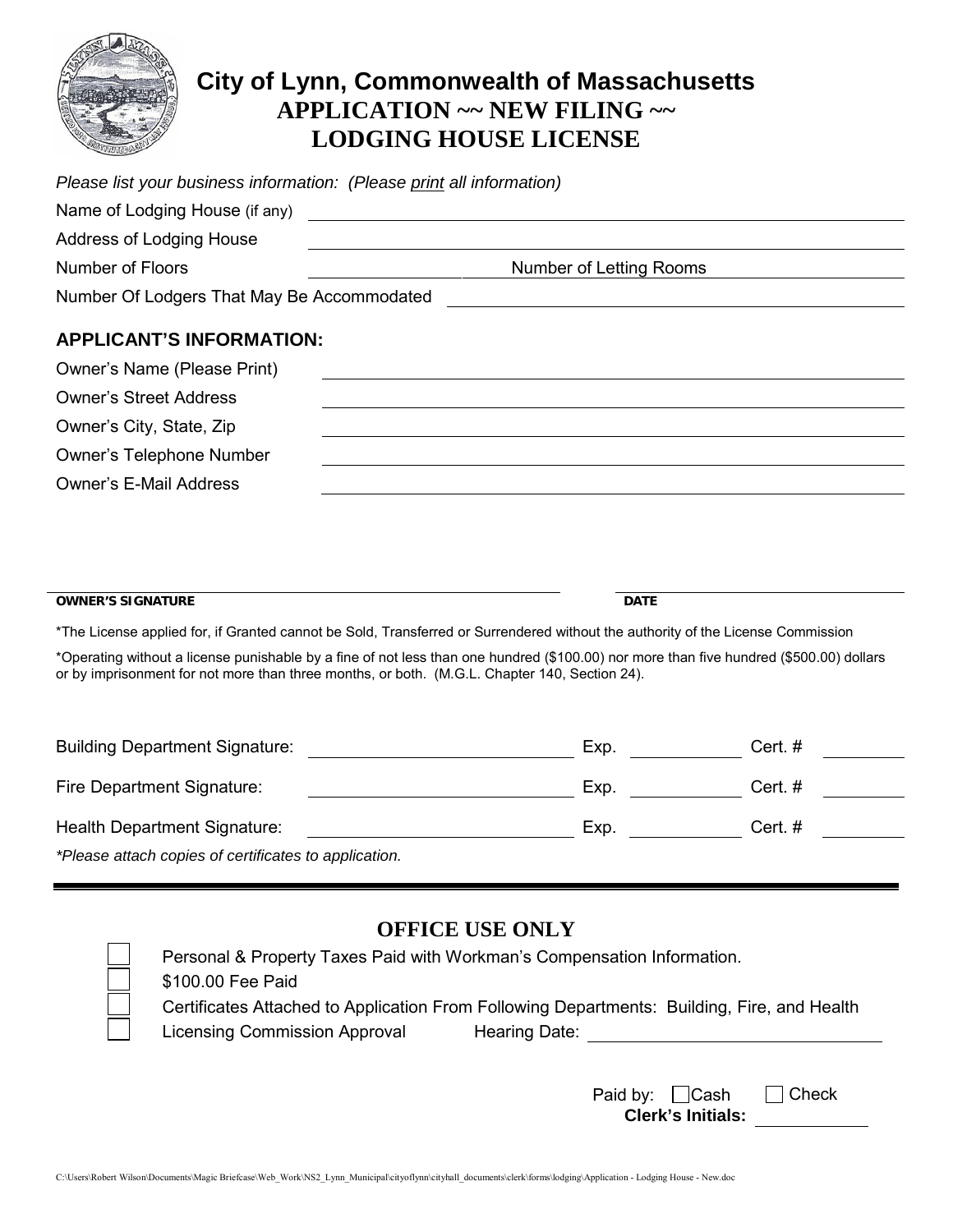

## **City of Lynn, Commonwealth of Massachusetts RENEWAL APPLICATION LODGING HOUSE LICENSE**

| Please list your business information: (Please print all information) |                         |  |  |
|-----------------------------------------------------------------------|-------------------------|--|--|
| Name of Lodging House (if any)                                        |                         |  |  |
| Address of Lodging House                                              |                         |  |  |
| Number of Floors                                                      | Number of Letting Rooms |  |  |
| Number Of Lodgers That May Be Accommodated                            |                         |  |  |
| <b>APPLICANT'S INFORMATION:</b>                                       |                         |  |  |
| Owner's Name (Please Print)                                           |                         |  |  |
| <b>Owner's Street Address</b>                                         |                         |  |  |
| Owner's City, State, Zip                                              |                         |  |  |
| <b>Owner's Telephone Number</b>                                       |                         |  |  |
| <b>Owner's E-Mail Address</b>                                         |                         |  |  |
|                                                                       |                         |  |  |

**Please check box if there are no changes to Workman's Compensation Information on File.**

#### **OWNER'S SIGNATURE DATE**

\*The License applied for, if Granted cannot be Sold, Transferred or Surrendered without the authority of the License Commission

\*Operating without a license punishable by a fine of not less than one hundred (\$100.00) nor more than five hundred (\$500.00) dollars or by imprisonment for not more than three months, or both. (M.G.L. Chapter 140, Section 24).

| <b>Building Department Signature:</b> | Exp. | Cert.#  |  |
|---------------------------------------|------|---------|--|
| Fire Department Signature:            | Exp. | Cert. # |  |
| Health Department Signature:          | Exp. | Cert.#  |  |
|                                       |      |         |  |

*\*Please attach copies of certificates to application.*

### **OFFICE USE ONLY**

| Personal & Property Taxes Paid                                                              |
|---------------------------------------------------------------------------------------------|
| No Change In Workman's Compensation Information.                                            |
| \$100.00 Fee Paid                                                                           |
| Certificates Attached to Application From Following Departments: Building, Fire, and Health |
| Licensing Commission Approval<br>Hearing Date:                                              |
|                                                                                             |

| Paid by:   Cash          |  | $\vert$ $\vert$ Check |
|--------------------------|--|-----------------------|
| <b>Clerk's Initials:</b> |  |                       |
|                          |  |                       |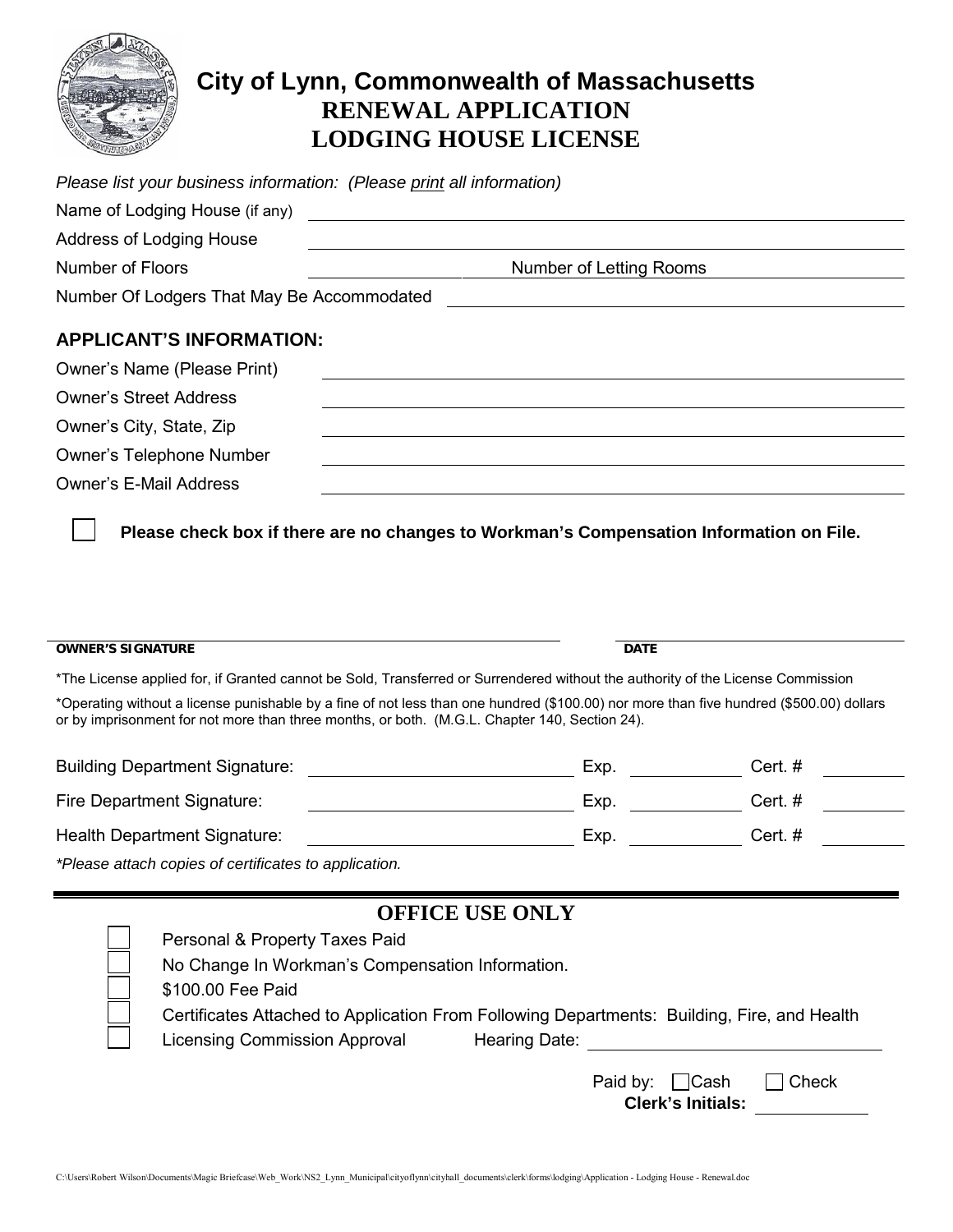# **INSTRUCTIONS FOR LODGING HOUSE LICENSE**

A license must be obtained before operating the above businesses. The license is valid from the date of issue through December  $31<sup>st</sup>$  annually.

#### **Steps to complete for License**:

- 1. Application completed with # of floors, rooms and lodgers
- 2. Fee for each is \$100.00 (new and renewed)
- 3. Worker's Comp Insurance Form and Property Tax Form
- 4. Certificates from ISD, Fire and Health
- 5. Licensing Board Approval needed

## **For New Applicants OR Applicants with New Locations:**

1. Contact Inspectional Services Department (Room 401) to make sure location does not need a Special Permit and is an allowed use.